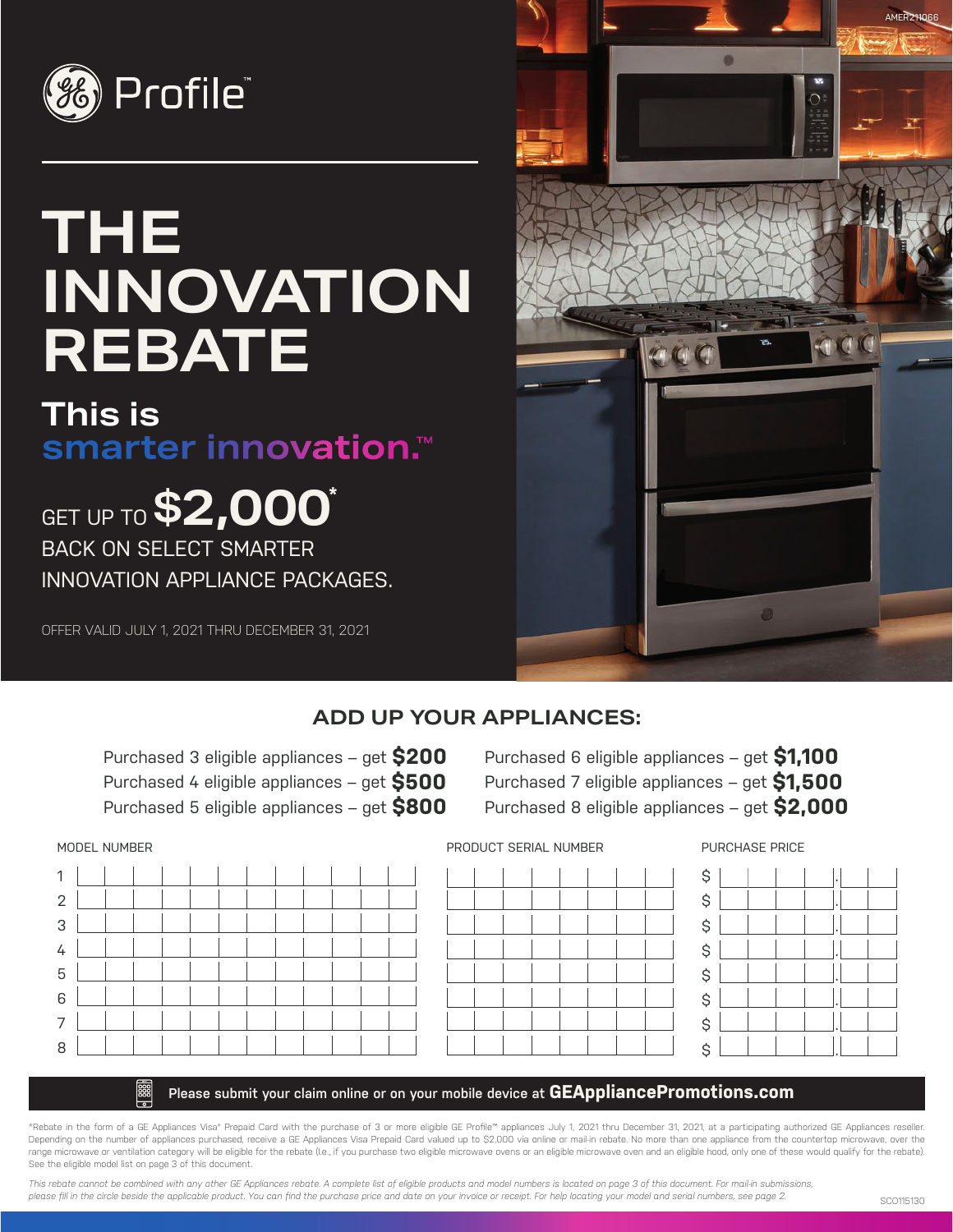# **HOW TO RECEIVE YOUR GE APPLIANCES VISA PREPAID CARD**

- 1. To submit online, please visit www.GEAppliancePromotions.com.
- 2. If you choose to mail in your rebate request, please ensure that you have the following:
- Complete ALL information on the rebate form—including model number and serial number for each product. Incomplete forms will not be processed. Mark the models purchased on this form.
- A copy of your original Sales Receipt or Invoice which shows the model number and the name of the store where the appliances were purchased.
- The serial number for the products that you purchased. For assistance locating your model and serial numbers, visit www.GEAppliances.com/Finder.
- 3. Purchases from Lowe's", The Home Depot" and Best Buy" are not eligible for this rebate promotion.
- 4. Rebate submission must be submitted online or postmarked no later than January 31, 2022. Late submissions will not be accepted.
- 5. Mail no later than January 31, 2022, to:

*GE Appliances Claims The Innovation Rebate (AMER211066) P.O. Box 130020 El Paso, TX 88513* 

*For mail submission, allow 8 to 10 weeks for delivery of GE Appliances Visa Prepaid Card.*

# **If not received after ten weeks, check online at www.GEAppliancePromotions.com or call 1-866-319-9259.**

6. Retain a copy of submitted materials for your records.

# IF YOU'RE UNABLE TO SUBMIT ONLINE AT **GEAPPLIANCEPROMOTIONS.COM**  PLEASE COMPLETE THE MAIL-IN FORM BELOW.

You are required to check an eligible model number and enter a serial number on this form.\*\* If you have not taken delivery of your appliances and do not expect to receive prior to December 31, 2021, please forward your claim now without serial numbers. You will be notified via email once we process your claim that we need your serial numbers. When you have your serial numbers, call 1-866-319-9259 for the claim to be processed. All serial numbers must be submitted by January 31, 2022, for rebate to be valid. I HARTIN ON THE DIVIDENTIAL AND AN ORDER WHO AND THE THE AND AND THE THE

\*\*For help locating your serial numbers on submitted claims, call the GE Appliances Answer Center® at **1-800-626-2000** or visit **www.GEAppliances.com/Finder**. Please note that your serial number will only be 8 digits long. If there is a 9th character, please omit the last one (usually a letter).

|                                                  | <b>AREA DESCRIPTION OF AN INC.</b><br>WERGETPASHW                                            |       |                                                                  |  |
|--------------------------------------------------|----------------------------------------------------------------------------------------------|-------|------------------------------------------------------------------|--|
| <b>MODEL NUMBER</b><br>SERIAL<br><b>NI IMRFR</b> | <b>GENERAL ELECTRIC COMPANY</b><br>MOD<br>WPSR4130W1WW<br>SER<br>DZ162112G<br>CLOTHES WASHER | c (%) | APPLIANCE PARK 40225<br>HZ<br>121.701<br>Œ<br>206H<br>23C8250P00 |  |

|               |                                                                                                                                                                   | All fields marked with a triangle $(4)$ are required in order to process and approve your rebate. |                                          |                                             |
|---------------|-------------------------------------------------------------------------------------------------------------------------------------------------------------------|---------------------------------------------------------------------------------------------------|------------------------------------------|---------------------------------------------|
|               | FIRST NAME <sup>^</sup>                                                                                                                                           |                                                                                                   | LAST NAME <sup>A</sup>                   |                                             |
|               | FMAIL ADDRESS <sup>4</sup><br>Please be advised that an email address is required for checking your claim status online and receiving claim status notifications. |                                                                                                   |                                          | .                                           |
|               | ADDRESS 1                                                                                                                                                         |                                                                                                   |                                          |                                             |
|               | ADDRESS 2 (Apt./Suite)                                                                                                                                            |                                                                                                   |                                          |                                             |
|               | .<br>$CITY^{\Delta}$                                                                                                                                              |                                                                                                   | -----------------------                  | STATE <sup>4</sup><br>ZIP CODE <sup>^</sup> |
|               | TELEPHONE^                                                                                                                                                        |                                                                                                   |                                          |                                             |
|               | 1. How did you hear about this promotion?                                                                                                                         |                                                                                                   |                                          |                                             |
|               | $\Box$ Internet                                                                                                                                                   | $\Box$ Word of mouth                                                                              | Newspaper/flyer                          |                                             |
|               | Store display/signs                                                                                                                                               | Through an email                                                                                  |                                          |                                             |
|               | 2. Which factors most influenced your decision to make this purchase? (Pick all that apply.)                                                                      |                                                                                                   |                                          |                                             |
|               | $\Box$ I trust the brand                                                                                                                                          | Online product review                                                                             | Store/sales associate experience         |                                             |
|               | $\Box$ The rebate I will receive                                                                                                                                  | $\Box$ Product features/design                                                                    | $\Box$ Other and $\Box$ Other and $\Box$ |                                             |
|               | 3. How would you rate your dealer?<br>5 Excellent 4 Very good                                                                                                     | 3 Average                                                                                         | <b>2</b> Needs improvement               | Not very good<br>-1                         |
| $\sim$ $\sim$ | the contract of the contract of the contract of the contract of the contract of the contract of the contract of<br><b>Contract Contract Contract</b>              |                                                                                                   |                                          |                                             |

If you provide your email address, we will notify you when your rebate claim has been received.

By submitting this rebate form, you are also registering your appliances with GE Appliances.

GE Appliances takes your privacy seriously. All information you provide shall be held in strict accordance with GE Appliances' Privacy Policy (GEAppliances.com/privacy/privacy\_policy.htm).